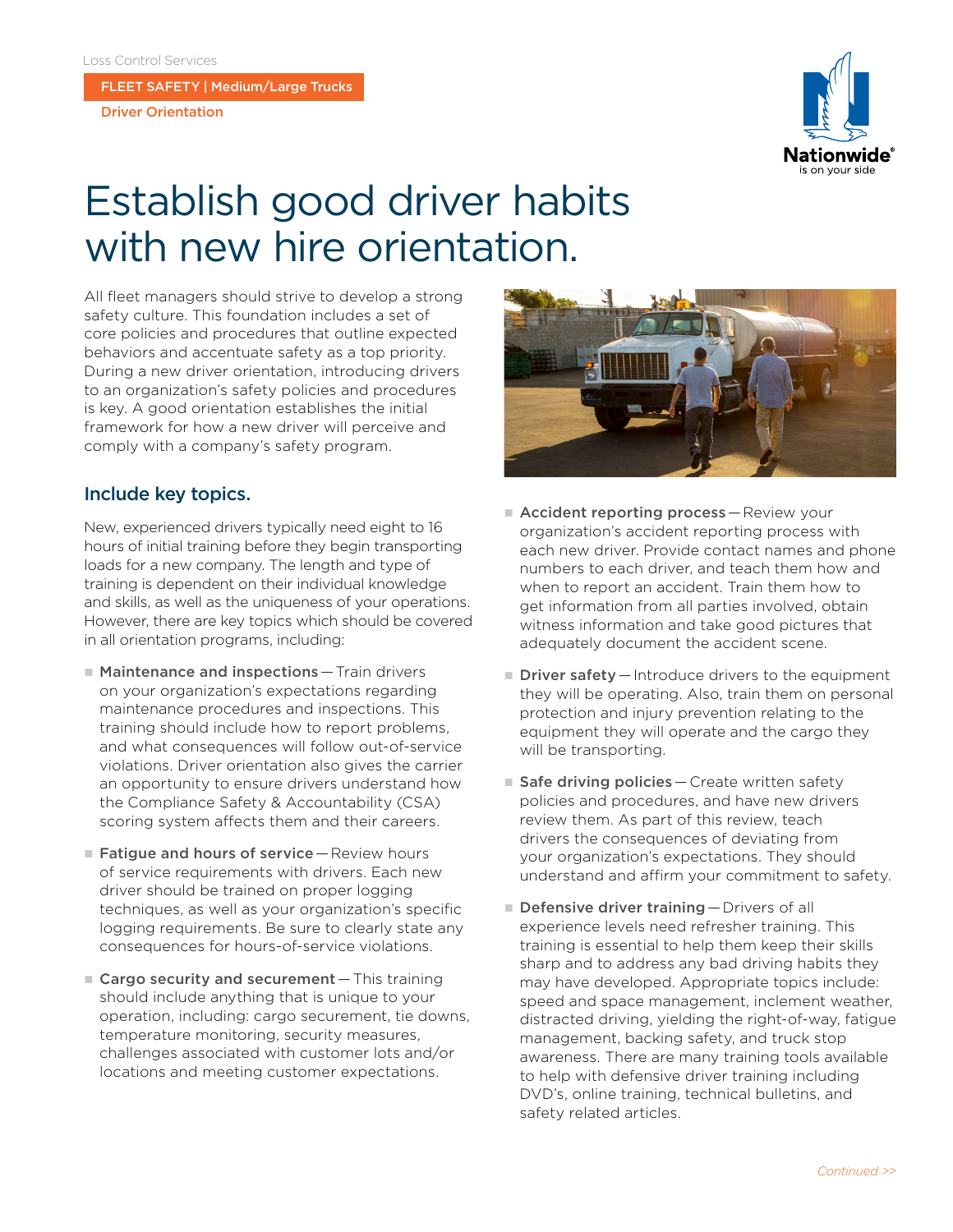## Follow up to reinforce training.

It is a good idea to follow up with all new drivers within thirty days of their initial hire date. This gives management an opportunity to see how drivers are performing, answer any questions or concerns they may have and ensure they retain the information you provided during driver orientation. This follow-up meeting also provides an opportunity for management to restate the organization's commitment to safety.

## Document all training.

Documentation should consist of the date, topics covered, resources used and distributed and signatures from the trainer and the trainee confirming the training is complete. It is a good idea to create a training checklist to ensure all orientation training is completed in a consistent manner. Keep this record on file as it can be used for proof of training, if needed. Use the attached guide to help develop your own custom orientation checklist.



Providing solutions to help our members manage risk.®

For your risk management and safety needs, contact Nationwide Loss Control Services: 1-866-808-2101 or LCS@nationwide.com.

The information uted to create this produced we selling to counted the provided to be prejuding to be priced to be provided to parament and insurance ments that popularing the altable to a property in the produced to be ve and employees do not quarantee improved results based upon the information contained herein and assume no liability in connection with the information or the provided suggestions. The recommendations provided are general i circumstances may not warrant or require implementation of some or all of the suggestions. Nationwide, Nationwide is on your side, and the Nationwide N and Eagle are service marks of Nationwide Mutual Insurance Company. ©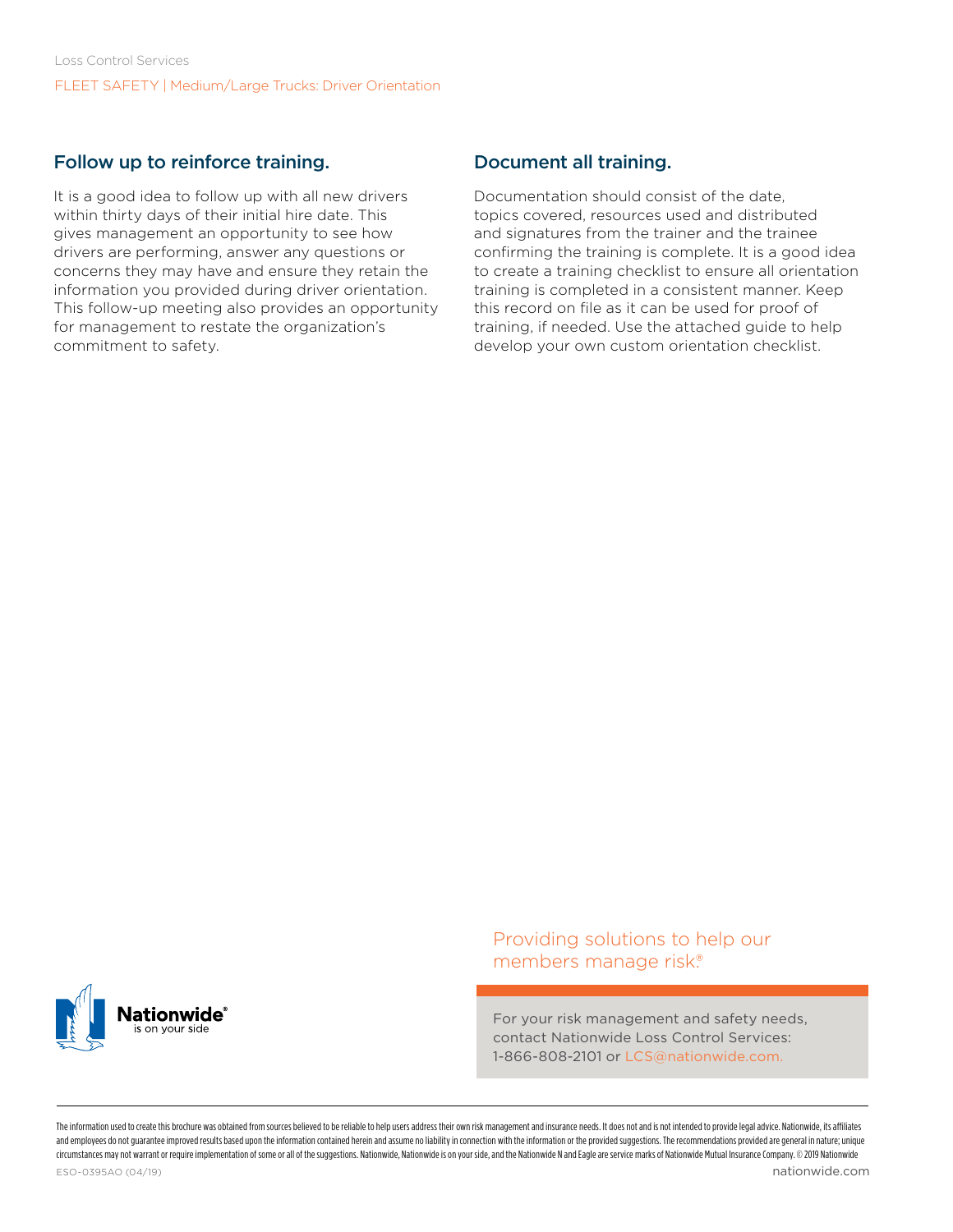# New Driver Orientation Guide



### Maintenance and Inspection

- $\blacksquare$  Pre and post trip inspections
- Completing the daily Driver Vehicle Inspection Report (DVIR)
- Reporting problems to maintenance and on-theroad repairs / servicing
- $\blacksquare$  Roadside inspections
	- **Requirement for going through them**
	- **Professionalism, proper attitude and respect for officers**
	- **Cannot violate an out-of-service violation**
	- **Handling repairs and violations**
	- **Turning in inspection reports**
	- **Impact of violations on company and driver CSA and** PSP

#### Fatigue and Hours-of -Service Regulations

- $\blacksquare$  Recognizing the signs of fatigue and requirement to stop driving
- **Hours of service regulations** 
	- 11-hour, 14-hour, 60 / 70-hour and 30-minute break rules 100 air-mile radius driver and 150 air-mile radius driver exceptions and requirements.
- **Proper logging requirements including trip receipts**
- Turning in logs and related paperwork
- $\blacksquare$  Log violation monitoring and disciplinary procedures
- Complete a log exercise based on a sample trip
- $\blacksquare$  If using electronic logging  $-$  proper procedures

#### Cargo

- $\blacksquare$  In-Route Security
	- Use of locks and seals
	- **Safe places to park**
	- Not stopping for first 200 miles, except to inspect load
	- **Monitoring for suspicious activity**
	- Not discussing contents of load with anyone
	- **Dropping trailers in approved locations only**
- $\blacksquare$  Preventing food spoilage
	- **Reefer operation and maintenance**
	- Circulation — cargo placement and chute function
	- Accepting loads inspection and temperature
	- **Monitoring load temperature**
	- Recording load temperature on BOL at time of pick-up and delivery
- n Securement
	- **Determining load weight and proper distribution**
	- Determining number, type and placement of securement devices
- Driver understands working load limits — Table 393.108
- **Inspection of devices**
- **Protection of cargo from securement devices**
- **Tarping requirements and procedures**
- **Measuring height of every load**
- **Over height, width and weight loads**
- Working with pilot cars

#### Accident Procedures

- Must stop and report all incidents immediately, no matter how small
- Follow procedures on accident form
- $\blacksquare$  Proper use of orange triangles
- $\blacksquare$  Importance of taking photos

#### Driver Safety

- Seatbelt requirement
- $\blacksquare$  Three point contact getting on and off equipment
- Proper use of personal protective equipment
- Not lifting heavy loads get help or mechanical aid
- $\blacksquare$  Pinch points  $-$  identifying and staying away from
- $\blacksquare$  Personal security  $-$  parking in safe areas and monitoring surroundings
- Hazards of and safe handling of vehicle fluids
- HAZMAT understanding hazards of and safe handling of hazardous cargo

#### Safe Driving Policies

- Backing procedures
	- **Positioning to back from driver side**
	- **Turning on four-way flashers, radio off, window open**
	- Get out and look (Goal)
	- **Safety precautions when using a spotter**
	- **Hazards of backing across roadways**
- Intersections & turns
	- **Importance of using caution when approaching**
	- **Respecting the right-of way of others**
	- **Ensuring adequate time when turning to not interfere** with oncoming and cross traffic
	- **Hazards of backing up in traffic**
	- Right turns proper positioning of truck to limit crossing lanes and preventing right turn squeeze accidents
	- Left turns — choosing intersections with a green arrow and turning from the outside lane of two-lane turns
	- **Prohibitions against U-turns; understanding the hazard**
- $\blacksquare$  Ramps and curves
	- Posted speeds are meant for cars; trucks should be 10 or more miles slower